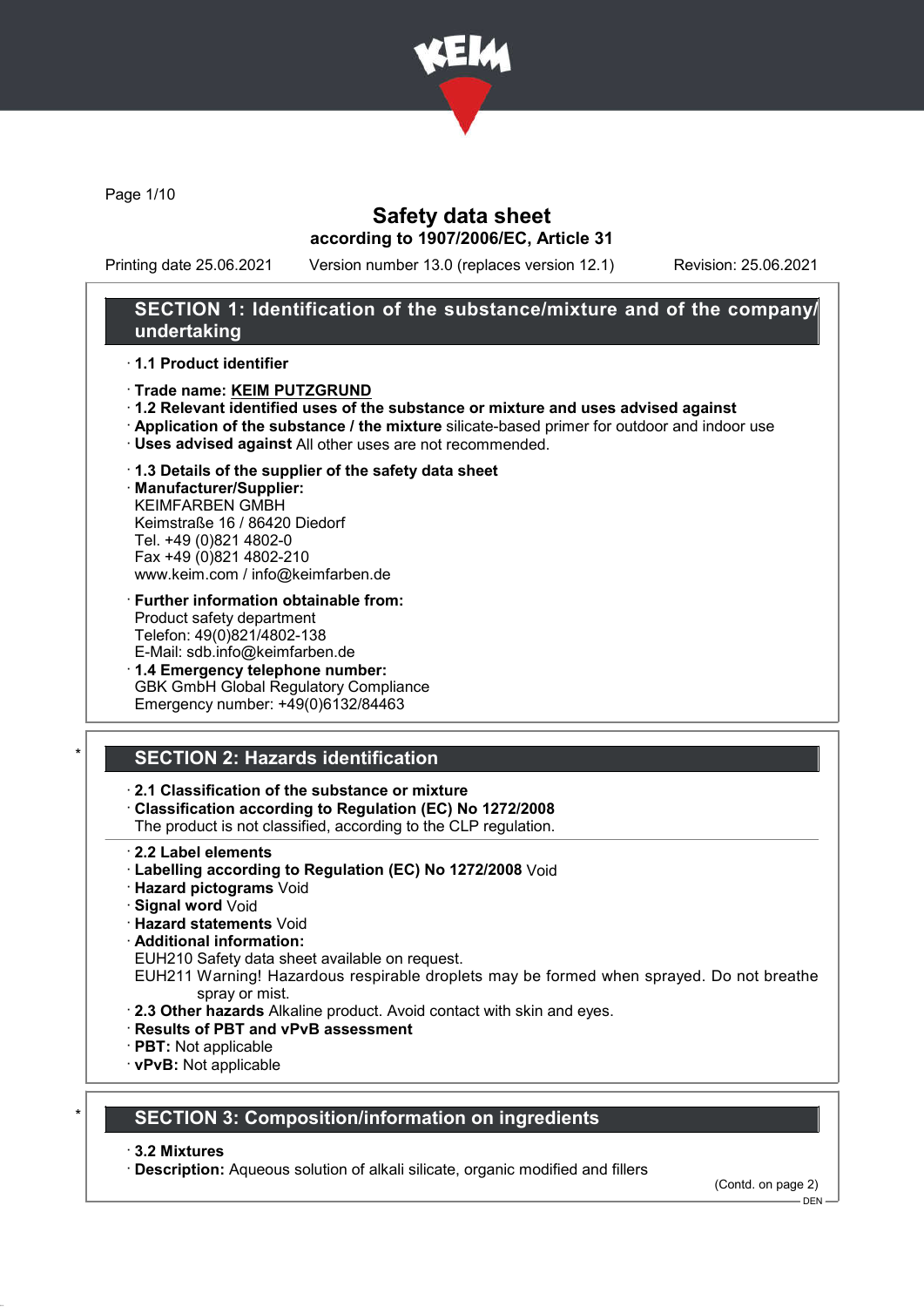

Page 2/10

# Safety data sheet according to 1907/2006/EC, Article 31

Printing date 25.06.2021 Version number 13.0 (replaces version 12.1) Revision: 25.06.2021

(Contd. of page 1)

#### Trade name: KEIM PUTZGRUND

#### Dangerous components:

CAS: 13463-67-7 EINECS: 236-675-5 Index number: 022-006-00-2 Reg.nr.: 01-2119486799-10 xxxx

titanium dioxide [in powder form containing 1 % or more 2.5-10% of particles with aerodynamic diameter  $\leq 10 \text{ }\mu\text{m}$ ] Carc. 2, H351

Additional information: For the wording of the listed hazard phrases refer to section 16.

### SECTION 4: First aid measures

#### · 4.1 Description of first aid measures

- · General information:
- No special measures required.

When seeing the doctor we suggest to present this safety data sheet.

- · After inhalation: Supply fresh air; consult doctor in case of complaints.
- · After skin contact:

Immediately wash with water and soap and rinse thoroughly.

- Do not use solvents or thinners.
- If skin irritation continues, consult a doctor.
- · After eye contact:

Rinse opened eye for several minutes under running water. Then consult a doctor.

· After swallowing:

Rinse mouth and throat well with water.

Do not induce vomiting; call for medical help immediately.

- · 4.2 Most important symptoms and effects, both acute and delayed
- No further relevant information available.
- · 4.3 Indication of any immediate medical attention and special treatment needed No further relevant information available.

### SECTION 5: Firefighting measures

- · 5.1 Extinguishing media
- · Suitable extinguishing agents:
- Product itself does not burn. Co-ordinate fire-fighting measures to the fire surroundings.
- · 5.2 Special hazards arising from the substance or mixture
- No further relevant information available.
- · 5.3 Advice for firefighters

· Specila protective equipment: Wear self-contained respiratory protective device.

· Additional information

Dispose of fire debris and contaminated fire fighting water in accordance with official regulations. Cool endangered receptacles with water spray.

In case of fire do not breathe smoke, fumes and vapours.

(Contd. on page 3)

DEN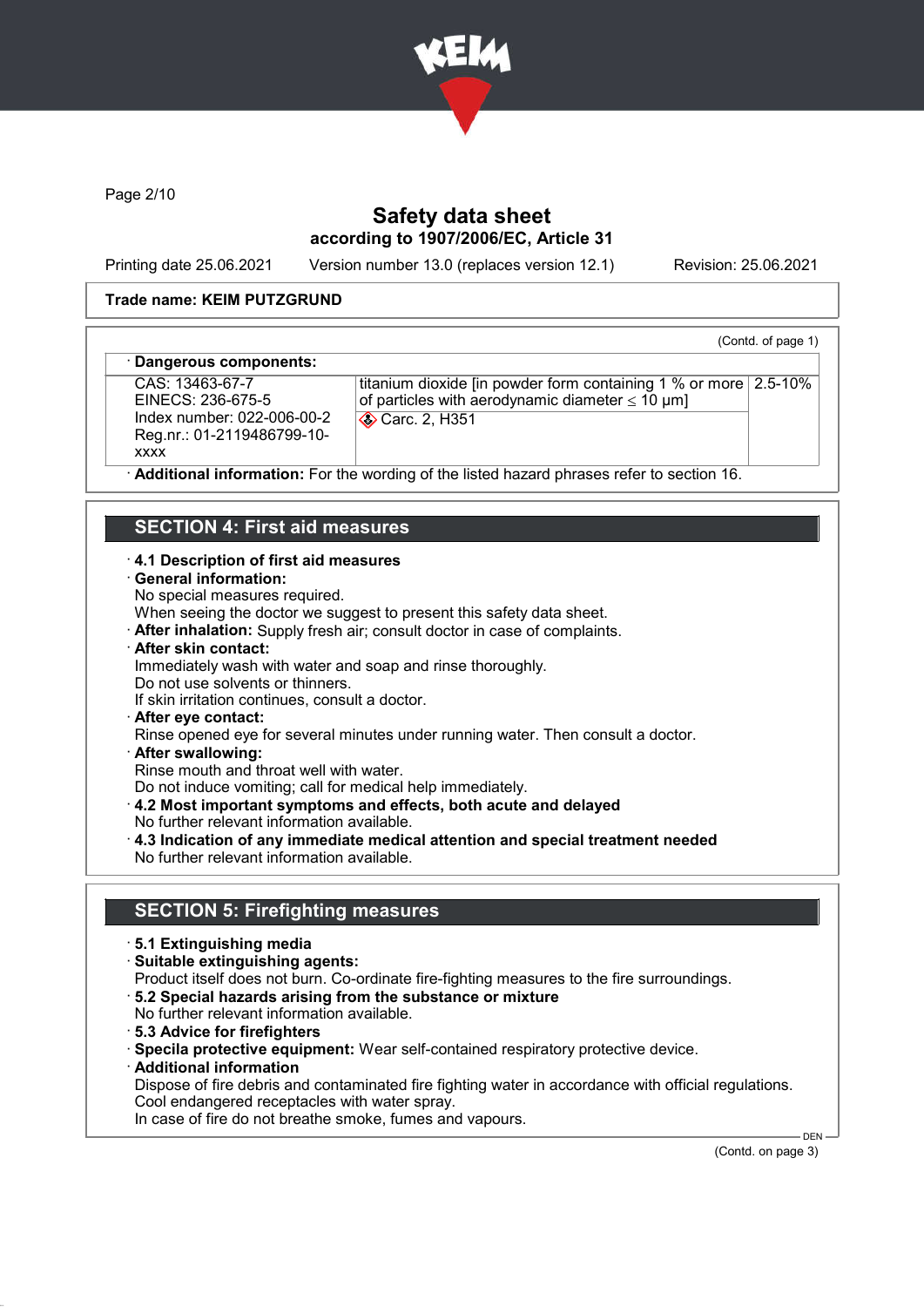

Page 3/10

### Safety data sheet according to 1907/2006/EC, Article 31

Printing date 25.06.2021 Version number 13.0 (replaces version 12.1) Revision: 25.06.2021

#### Trade name: KEIM PUTZGRUND

(Contd. of page 2)

### SECTION 6: Accidental release measures

- · 6.1 Personal precautions, protective equipment and emergency procedures Avoid contact with skin and eyes. Ensure adequate ventilation Particular danger of slipping on leaked/spilled product. Respect the protection rules (see section 7 a. 8). · 6.2 Environmental precautions: Do not allow product to reach soil, sewage system or any water course. Follow local governmental rules and regulations. · 6.3 Methods and material for containment and cleaning up: Absorb with liquid-binding material (sand, diatomite, acid binders, universal binders, sawdust). Ensure adequate ventilation. Dispose of the material collected according to regulations. Flush rests with sufficient amount of water. Clear contaminated areas thoroughly. 6.4 Reference to other sections See Section 7 for information on safe handling. See Section 8 for information on personal protection equipment. See Section 13 for disposal information. SECTION 7: Handling and storage · 7.1 Precautions for safe handling Keep receptacles tightly sealed. Avoid contact with skin and eyes. Ensure good ventilation/exhaustion at the workplace.
- See item 8 (8.2) for information about suitable protective equipment and technical precautions.
- Respect the protection rules. Information about fire - and explosion protection: The product is not flammable. No special measures required.
- · 7.2 Conditions for safe storage, including any incompatibilities
- · Storage:
- · Requirements to be met by storerooms and receptacles: Keep in the original containers in a cool and dry place. Store only in unopened original receptacles.
- · Information about storage in one common storage facility: Do not store together with acids. · Further information about storage conditions:
- Store in a cool place. Protect from frost.
- Protect from heat and direct sunlight.
- · Storage class: 12
- · 7.3 Specific end use(s) No further relevant information available.

(Contd. on page 4)

DEN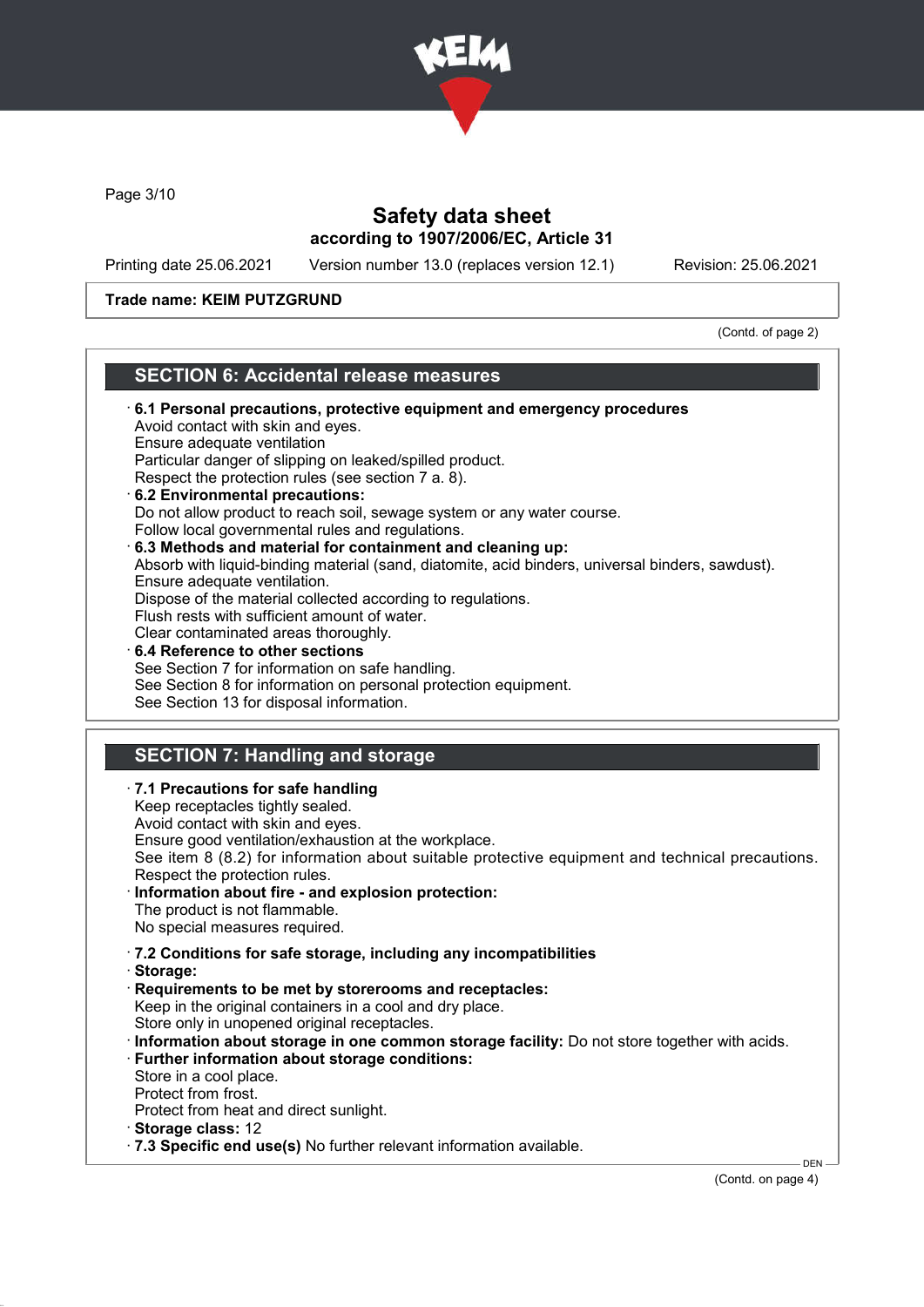

Page 4/10

# Safety data sheet according to 1907/2006/EC, Article 31

Printing date 25.06.2021 Version number 13.0 (replaces version 12.1) Revision: 25.06.2021

Trade name: KEIM PUTZGRUND

(Contd. of page 3)

| 8.1 Control parameters                                                                                                                                                                                                                                                                                                                                        |
|---------------------------------------------------------------------------------------------------------------------------------------------------------------------------------------------------------------------------------------------------------------------------------------------------------------------------------------------------------------|
| · Ingredients with limit values that require monitoring at the workplace:                                                                                                                                                                                                                                                                                     |
| 13463-67-7 titanium dioxide [in powder form containing 1 % or more of particles with<br>aerodynamic diameter $\leq$ 10 µm]                                                                                                                                                                                                                                    |
| AGW (Germany) Long-term value: 1.25* 10** mg/m <sup>3</sup><br>2(II);*alveolengängig**einatembar; AGS, DFG                                                                                                                                                                                                                                                    |
| Additional information: The lists valid during the making were used as basis.                                                                                                                                                                                                                                                                                 |
| 8.2 Exposure controls                                                                                                                                                                                                                                                                                                                                         |
| · Individual protection measures, such as personal protective equipment<br>· General protective and hygienic measures:<br>Avoid contact with the eyes and skin.<br>Do not inhale aerosols.                                                                                                                                                                    |
| Wash hands before breaks and at the end of work.<br>Immediately remove all soiled and contaminated clothing.                                                                                                                                                                                                                                                  |
| <b>Respiratory protection:</b><br>Use suitable respiratory protective device only when aerosol or mist is formed.<br>Filter: P                                                                                                                                                                                                                                |
| · Hand protection Protective gloves                                                                                                                                                                                                                                                                                                                           |
| <b>Material of gloves</b>                                                                                                                                                                                                                                                                                                                                     |
| suitable material e.g.:                                                                                                                                                                                                                                                                                                                                       |
| Nitrile impregnated cotton-gloves                                                                                                                                                                                                                                                                                                                             |
| Recommended thickness of the material: $\geq 0.5$ mm                                                                                                                                                                                                                                                                                                          |
| Nitrile rubber, NBR                                                                                                                                                                                                                                                                                                                                           |
| Recommended thickness of the material: $\geq 0.4$ mm<br>Butyl rubber, BR                                                                                                                                                                                                                                                                                      |
| Recommended thickness of the material: $\geq 0.7$ mm                                                                                                                                                                                                                                                                                                          |
| The selection of the suitable gloves does not only depend on the material, but also on further marks<br>of quality and varies from manufacturer to manufacturer. As the product is a preparation of several<br>substances, the resistance of the glove material can not be calculated in advance and has therefore<br>to be checked prior to the application. |
| Penetration time of glove material                                                                                                                                                                                                                                                                                                                            |
| Value for the permeation: level $\geq 6$ (480 min)                                                                                                                                                                                                                                                                                                            |
| The determined penetration times according to EN 16523-1:2015 are not performed under practical<br>conditions. Therefore a maximum wearing time, which corresponds to 50% of the penetration time,<br>is recommended.                                                                                                                                         |
| The exact break trough time has to be found out by the manufacturer of the protective gloves and<br>has to be observed.                                                                                                                                                                                                                                       |
| · Eye/face protection Goggles recommended during refilling                                                                                                                                                                                                                                                                                                    |
| <b>Body protection: Protective work clothing</b>                                                                                                                                                                                                                                                                                                              |
| <b>Environmental exposure controls</b>                                                                                                                                                                                                                                                                                                                        |
| See Section 12 and 6.2                                                                                                                                                                                                                                                                                                                                        |
| (Contd. on page 5)<br>- DEN -                                                                                                                                                                                                                                                                                                                                 |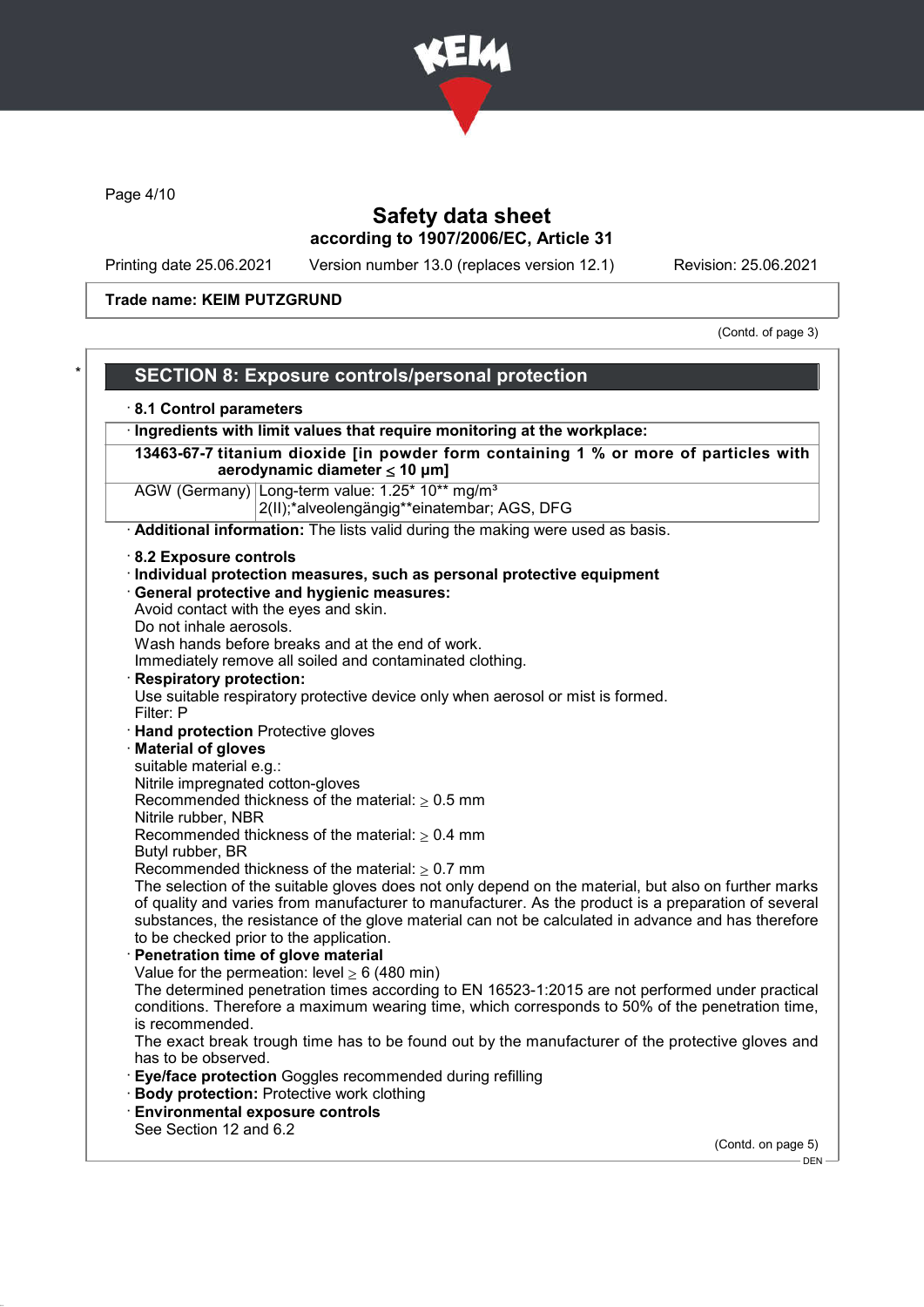

Page 5/10

# Safety data sheet according to 1907/2006/EC, Article 31

Printing date 25.06.2021 Version number 13.0 (replaces version 12.1) Revision: 25.06.2021

(Contd. of page 4)

#### Trade name: KEIM PUTZGRUND

No further relevant information available.

| <b>SECTION 9: Physical and chemical properties</b>        |                                                |
|-----------------------------------------------------------|------------------------------------------------|
| 9.1 Information on basic physical and chemical properties |                                                |
| <b>General Information</b>                                |                                                |
| · Colour:                                                 | White                                          |
| · Odour:                                                  | Characteristic                                 |
| Odour threshold:                                          | Not determined                                 |
| · Melting point/freezing point:                           | Not determined                                 |
| <b>Boiling point or initial boiling point and</b>         |                                                |
| boiling range                                             | >100 °C                                        |
| · Flammability                                            | Not applicable                                 |
| · Lower and upper explosion limit                         |                                                |
| · Lower:                                                  | Not applicable                                 |
| · Upper:                                                  | Not applicable                                 |
| · Flash point:                                            | Not applicable                                 |
| · Auto-ignition temperature:                              | Product is not selfigniting.                   |
| · Decomposition temperature:                              | Not determined                                 |
| $\cdot$ pH at 20 $\degree$ C                              | $~11*$                                         |
| · Viscosity:                                              |                                                |
| <b>Kinematic viscosity</b>                                | Not determined                                 |
| Dynamic at 20 °C:                                         | 1700-2300* mPas                                |
| · Solubility                                              |                                                |
| · water:                                                  | Miscible                                       |
| · Partition coefficient n-octanol/water (log              |                                                |
| value)                                                    | Not applicable                                 |
| Vapour pressure at 20 °C:                                 | $~23$ hPa                                      |
| Density and/or relative density                           |                                                |
| Density at 20 °C:                                         | 1.4-1.6* $g/cm^{3}$                            |
| · Relative density                                        | Not determined                                 |
| · Vapour density                                          | Not applicable.                                |
| ⋅ 9.2 Other information                                   | * The values are for freshly produced material |
|                                                           | and may change with the time.                  |
| · Appearance:                                             |                                                |
| · Form:                                                   | Pasty                                          |
| Important information on protection of health             |                                                |
| and environment, and on safety.                           |                                                |
| · Ignition temperature:                                   | Not determined                                 |
| <b>Explosive properties:</b>                              | Product does not present an explosion hazard.  |
| Change in condition                                       |                                                |
| Softening point/range                                     |                                                |
| Oxidising properties:                                     | Not applicable                                 |
|                                                           | (Contd. on page 6)                             |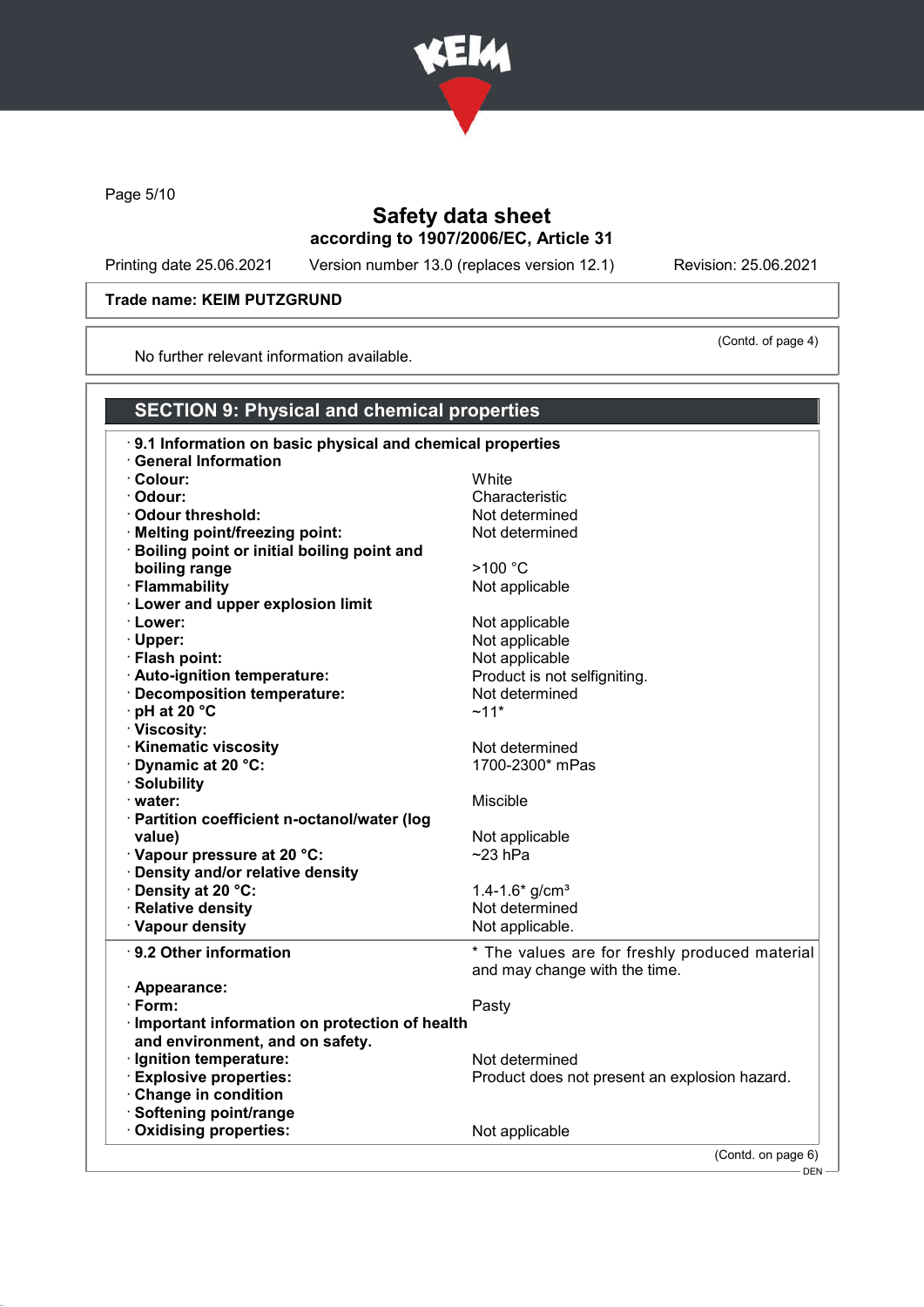

Page 6/10

# Safety data sheet according to 1907/2006/EC, Article 31

Printing date 25.06.2021 Version number 13.0 (replaces version 12.1) Revision: 25.06.2021

#### Trade name: KEIM PUTZGRUND

|                                                                                 |                 | (Contd. of page 5) |
|---------------------------------------------------------------------------------|-----------------|--------------------|
| <b>Evaporation rate</b>                                                         | Not applicable. |                    |
| Information with regard to physical hazard<br>classes                           |                 |                    |
| · Explosives                                                                    | Void            |                    |
| · Flammable gases                                                               | Void            |                    |
| · Aerosols                                                                      | Void            |                    |
| · Oxidising gases                                                               | Void            |                    |
| · Gases under pressure                                                          | Void            |                    |
| · Flammable liquids                                                             | Void            |                    |
| · Flammable solids                                                              | Void            |                    |
| $\cdot$ Self-reactive substances and mixtures                                   | Void            |                    |
| · Pyrophoric liquids                                                            | Void            |                    |
| · Pyrophoric solids                                                             | Void            |                    |
| · Self-heating substances and mixtures<br>· Substances and mixtures, which emit | Void            |                    |
| flammable gases in contact with water                                           | Void            |                    |
| <b>Oxidising liquids</b>                                                        | Void            |                    |
| Oxidising solids                                                                | Void            |                    |
| Organic peroxides                                                               | Void            |                    |
| Corrosive to metals                                                             | Void            |                    |
| $\cdot$ Desensitised explosives                                                 | Void            |                    |

### SECTION 10: Stability and reactivity

· 10.1 Reactivity No further relevant information available.

- · 10.2 Chemical stability Stable under normal conditions of storage and use.
- · Thermal decomposition / conditions to be avoided:
- No decomposition if used according to specifications.
- · 10.3 Possibility of hazardous reactions No dangerous reactions known.
- · 10.4 Conditions to avoid No further relevant information available.
- · 10.5 Incompatible materials: Acids
- · 10.6 Hazardous decomposition products:

No hazardous decomposition products if stored and handled as prescribed.

# **SECTION 11: Toxicological information**

· 11.1 Information on hazard classes as defined in Regulation (EC) No 1272/2008

· Acute toxicity Based on available data, the classification criteria are not met.

### · LD/LC50 values relevant for classification:

13463-67-7 titanium dioxide [in powder form containing 1 % or more of particles with aerodynamic diameter ≤ 10 μm]

|  | Inhalative $ ATE \text{ mix } (4h)  > 5 \text{ mg/l } (inhalation)$ |
|--|---------------------------------------------------------------------|
|  | $\sim$ 0.000 $\sim$ $\sim$ 0.1.                                     |

 $|ATE \text{ mix}$   $| > 2,000 \text{ mg/kg}$  (dermal)

(Contd. on page 7)

 $-$  DEN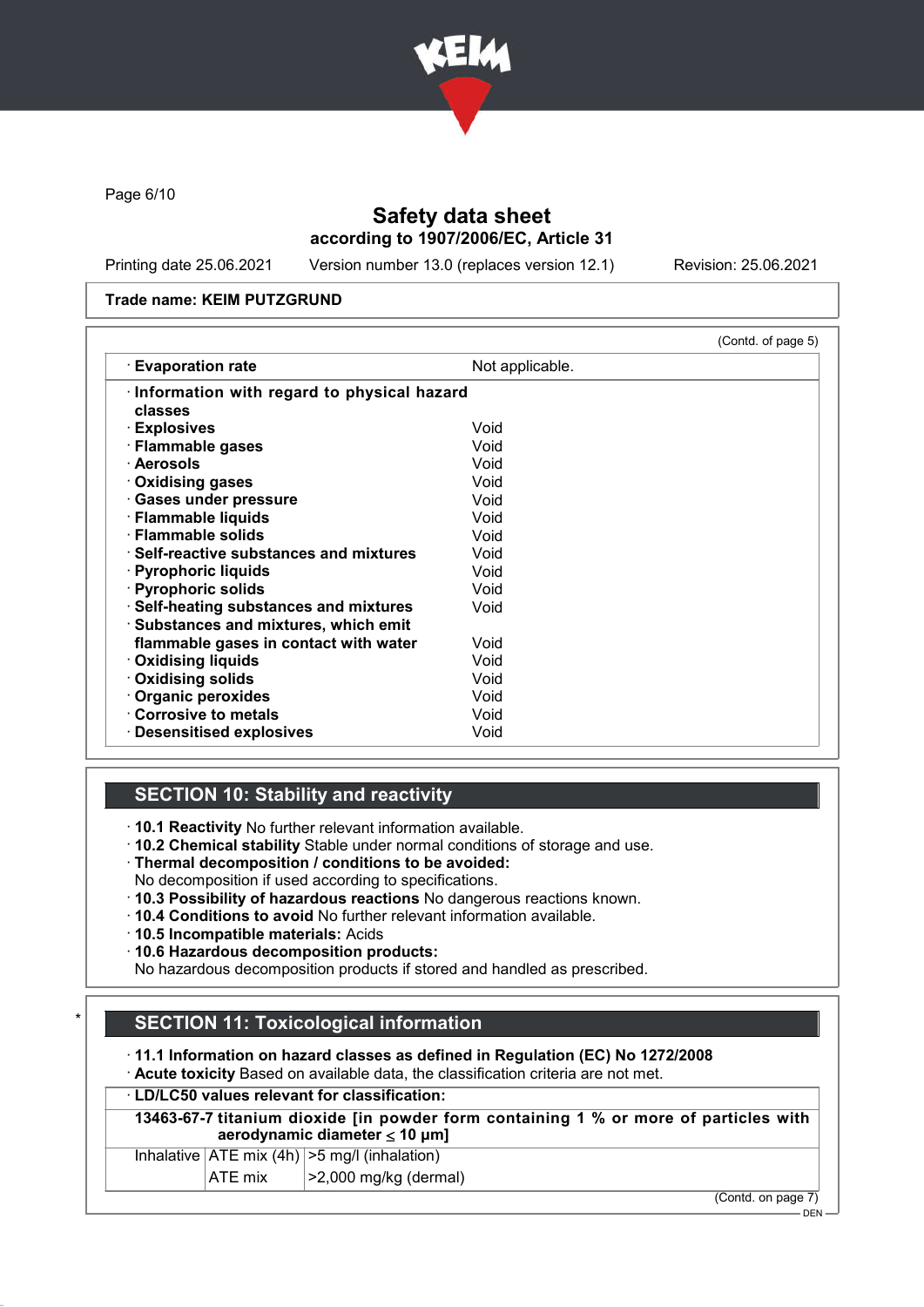

Page 7/10

# Safety data sheet according to 1907/2006/EC, Article 31

Printing date 25.06.2021 Version number 13.0 (replaces version 12.1) Revision: 25.06.2021

### Trade name: KEIM PUTZGRUND

|                                        | (Contd. of page 6)<br>>2,000 mg/kg (orally)                                                                                         |
|----------------------------------------|-------------------------------------------------------------------------------------------------------------------------------------|
| <b>NOAEL</b>                           | 3,500 mg/kg /Oral (rat) (90d)                                                                                                       |
|                                        | · Skin corrosion/irritation Frequent persistent contact with the skin may cause skin irritation.                                    |
| Serious eye damage/irritation          |                                                                                                                                     |
|                                        | In case of longer exposure, slightly irritating effect to the eyes is possible.                                                     |
|                                        | · during inhalation: Irritant effect possible.                                                                                      |
|                                        | during swallowing: Irritant effect possible                                                                                         |
|                                        | Respiratory or skin sensitisation Based on available data, the classification criteria are not met.                                 |
|                                        | · Germ cell mutagenicity Based on available data, the classification criteria are not met.                                          |
|                                        | Carcinogenicity Based on available data, the classification criteria are not met.                                                   |
|                                        |                                                                                                                                     |
|                                        |                                                                                                                                     |
|                                        | Reproductive toxicity Based on available data, the classification criteria are not met.                                             |
|                                        | · STOT-single exposure Based on available data, the classification criteria are not met.                                            |
|                                        | STOT-repeated exposure Based on available data, the classification criteria are not met.                                            |
|                                        | · Aspiration hazard Based on available data, the classification criteria are not met.                                               |
|                                        | Other information (about experimental toxicology):                                                                                  |
|                                        | Experimental analysis are not available.                                                                                            |
| the individual components.             |                                                                                                                                     |
| · Subacute to chronic toxicity:        |                                                                                                                                     |
| · Repeated dose toxicity               | The product was not tested. The statements on toxicology have been derived from the properties of                                   |
|                                        | aerodynamic diameter $\leq 10$ µm]                                                                                                  |
|                                        | Inhalative $NOAEC$ 10 mg/m <sup>3</sup> (rat) (90d)                                                                                 |
|                                        |                                                                                                                                     |
|                                        | CMR effects (carcinogenity, mutagenicity and toxicity for reproduction) Not applicable<br>$\cdot$ 11.2 Information on other hazards |
| <b>Endocrine disrupting properties</b> | 13463-67-7 titanium dioxide [in powder form containing 1 % or more of particles with                                                |

# **SECTION 12: Ecological information**

· 12.1 Toxicity

|      | · Aquatic toxicity:                                                                                                                                            |  |  |  |
|------|----------------------------------------------------------------------------------------------------------------------------------------------------------------|--|--|--|
|      | 13463-67-7 titanium dioxide [in powder form containing 1 % or more of particles with<br>aerodynamic diameter $\leq 10$ µm]                                     |  |  |  |
|      | NOEC $\geq$ 100,000 mg/kg (sediment fresh water)                                                                                                               |  |  |  |
| EC50 | >100 mg/kg (freshwater alga) (OECD 201)                                                                                                                        |  |  |  |
|      | EC 50   > 10,000 mg/l (algae) (ISO 10253)                                                                                                                      |  |  |  |
|      | LC 50   > 10,000 mg/l (marine fish) (OECD 203)                                                                                                                 |  |  |  |
|      | >1,000 mg/l (freshwater fish) (EPA-540/9-85-006)                                                                                                               |  |  |  |
|      | >1,000 mg/l (daphnia) (OECD 202)                                                                                                                               |  |  |  |
|      | · 12.2 Persistence and degradability No further relevant information available.<br>. 12.3 Bioaccumulative potential No further relevant information available. |  |  |  |

(Contd. on page 8)

 $-$  DEN -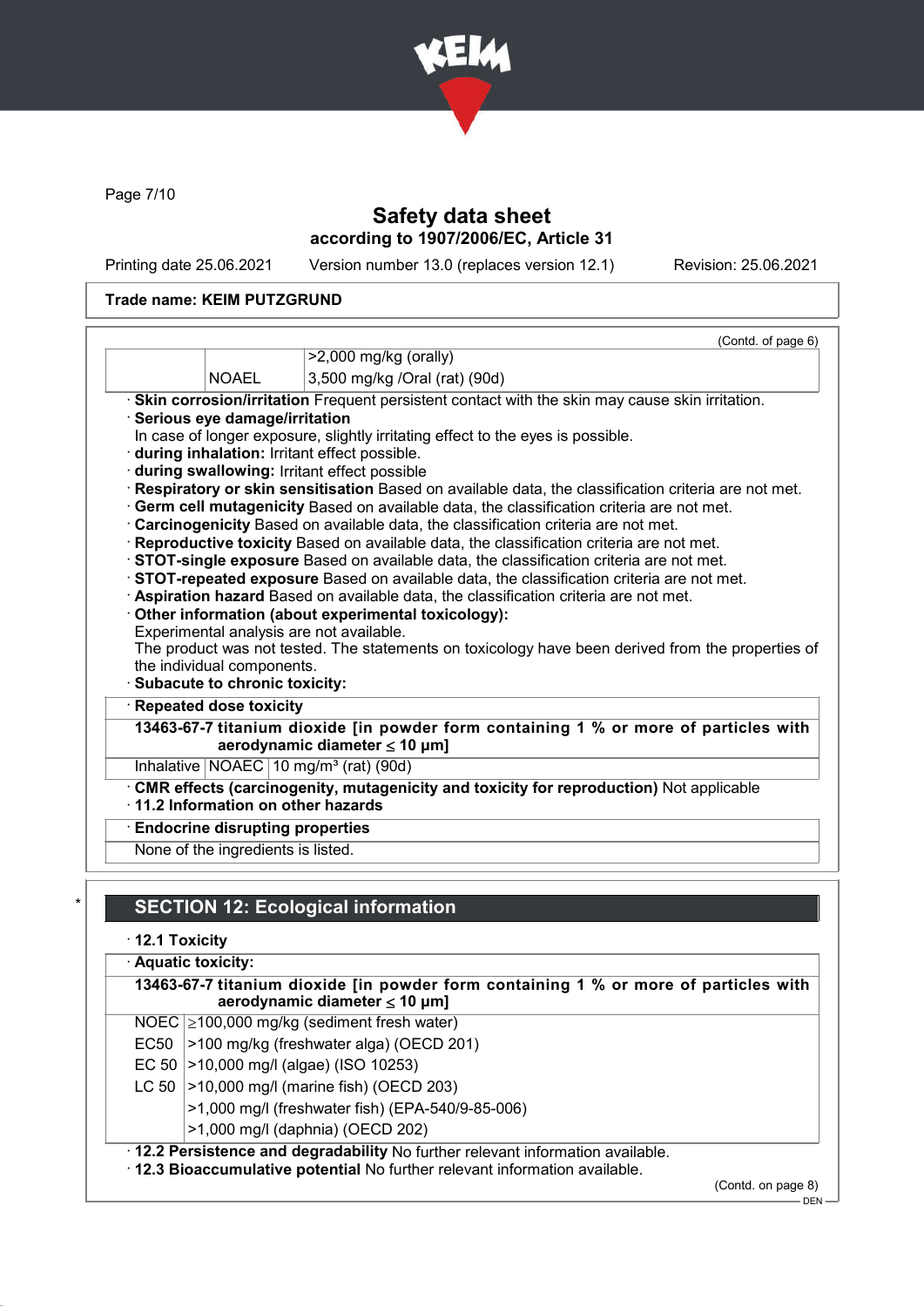

Page 8/10

# Safety data sheet according to 1907/2006/EC, Article 31

Printing date 25.06.2021 Version number 13.0 (replaces version 12.1) Revision: 25.06.2021

#### Trade name: KEIM PUTZGRUND

| (Contd. of page 7)                                                                                 |
|----------------------------------------------------------------------------------------------------|
| . 12.4 Mobility in soil No further relevant information available.                                 |
| $\cdot$ 12.5 Results of PBT and vPvB assessment                                                    |
| $\cdot$ PBT: Not applicable                                                                        |
| · vPvB: Not applicable                                                                             |
| 12.6 Endocrine disrupting properties                                                               |
| The product does not contain substances with endocrine disrupting properties.                      |
| 12.7 Other adverse effects                                                                         |
| · Additional ecological information:                                                               |
| · AOX-indication:                                                                                  |
| Due to the substance of content which do not include organic jointed halogens, the product can not |
| take influence on the AOX-load of the waste water.                                                 |
| According to the formulation contains the following heavy metals and compounds from the            |
| EU guideline NO. 2006/11/EC:                                                                       |
| The product contains TiO2.                                                                         |
| · General notes:                                                                                   |
| At present there are no ecotoxicological assessments.                                              |
| The statements on ecotoxicology have been derived from the properties of the individual            |
| components.                                                                                        |
| Do not allow product to reach ground water, water course or sewage system.                         |
| Water hazard class 1 (German Regulation) (Self-assessment): slightly hazardous for water           |
|                                                                                                    |
|                                                                                                    |
| <b>SECTION 13: Disposal considerations</b>                                                         |
| $\cdot$ 13.1 Waste treatment methods                                                               |

· Recommendation

Must not be disposed with household garbage. Do not allow product to reach sewage system. Disposal must be made according to official regulations.

· European waste catalogue

08 01 12 waste paint and varnish other than those mentioned in 08 01 11

- · Uncleaned packaging:
- · Recommendation: Disposal must be made according to official regulations.

· Recommended cleansing agents: Water, if necessary with cleansing agents.

| <b>SECTION 14: Transport information</b> |                               |
|------------------------------------------|-------------------------------|
| Void                                     |                               |
| Void                                     |                               |
|                                          |                               |
| Void                                     |                               |
|                                          | (Contd. on page 9)<br>$DEN -$ |
|                                          |                               |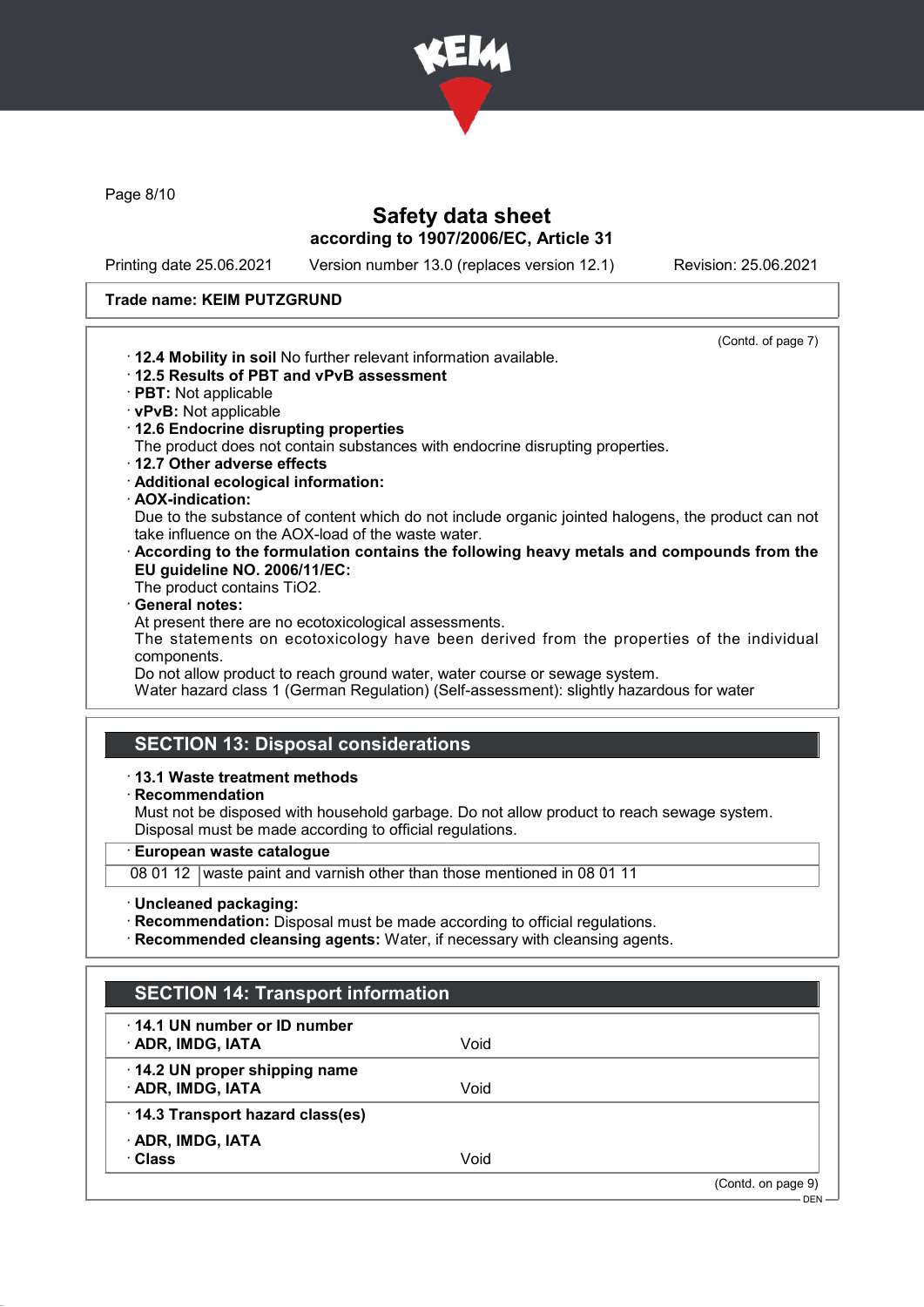

Page 9/10

# Safety data sheet according to 1907/2006/EC, Article 31

Printing date 25.06.2021 Version number 13.0 (replaces version 12.1) Revision: 25.06.2021

#### Trade name: KEIM PUTZGRUND

|                                                                        | (Contd. of page 8)                                            |
|------------------------------------------------------------------------|---------------------------------------------------------------|
| 14.4 Packing group<br>· ADR, IMDG, IATA                                | Void                                                          |
| ⋅14.5 Environmental hazards:<br>· Marine pollutant:                    | No.                                                           |
| 14.6 Special precautions for user                                      | Not applicable                                                |
| 14.7 Maritime transport in bulk according to<br><b>IMO instruments</b> | Not applicable                                                |
| · Transport/Additional information:                                    | No dangerous good in sense of these transport<br>regulations. |
| · UN "Model Regulation":                                               | Void                                                          |

### SECTION 15: Regulatory information

- · 15.1 Safety, health and environmental regulations/legislation specific for the substance or mixture
- · Labelling according to Regulation (EC) No 1272/2008

For information on labelling please refer to section 2 of this document.

- · Directive 2012/18/EU
- · Named dangerous substances ANNEX I None of the ingredients is listed.

· LIST OF SUBSTANCES SUBJECT TO AUTHORISATION (ANNEX XIV)

- None of the ingredients is listed.
- DIRECTIVE 2011/65/EU on the restriction of the use of certain hazardous substances in electrical and electronic equipment – Annex II
- None of the ingredients is listed.
- · REGULATION (EU) 2019/1148
- Annex I RESTRICTED EXPLOSIVES PRECURSORS (Upper limit value for the purpose of licensing under Article 5(3))
- None of the ingredients is listed.
	- Annex II REPORTABLE EXPLOSIVES PRECURSORS
- None of the ingredients is listed.

#### · National regulations:

- · Waterhazard class: Water hazard class 1 (Self-assessment): slightly hazardous for water.
- · Other regulations, limitations and prohibitive regulations
- · Substances of very high concern (SVHC) according to REACH, Article 57 Not applicable
- · Product-Code/Giscode: BSW10
- · 15.2 Chemical safety assessment: A Chemical Safety Assessment has not been carried out.

DEN